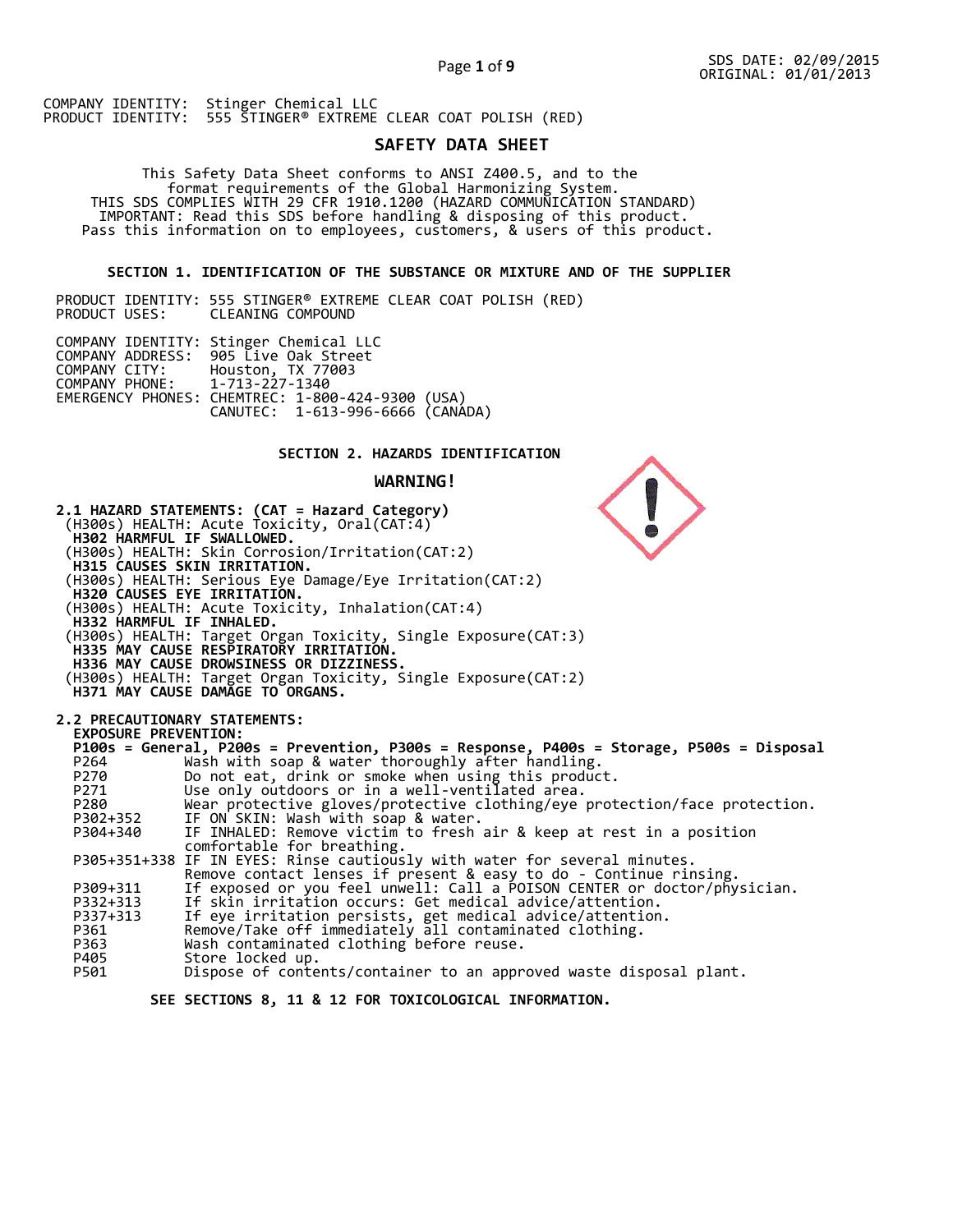#### **SECTION 3. COMPOSITION/INFORMATION ON INGREDIENTS**

| <b>MATERIAL</b>                 | CAS#           | <b>EINECS#</b>  | WT %      |
|---------------------------------|----------------|-----------------|-----------|
| Water                           | 7732-18-5      | $231 - 791 - 2$ | 70-80     |
| Cocoamidopropyl Betaine         | 61789-40-0     |                 | $10 - 20$ |
| Dipropylene Glycol              | 25265-71-8     | 246-770-3       | $0 - 10$  |
| C9-11 Alcohols, Ethoxylated     | 68439-46-3     |                 | $0 - 5$   |
|                                 |                |                 |           |
| Amphoteric Surfactant           | Confidential   |                 | 0- 5      |
| Ethylenediaminetetraacetic Acid | $60 - 00 - 4$  |                 | $0 - 1$   |
| 2-Butoxyethanol                 | $111 - 76 - 2$ | $203 - 905 - 0$ | $0 - 1$   |

The specific chemical component identities and/or the exact component percentages of this material may be withheld as trade secrets. This information is made available to health professionals, employees, and designated representatives in accordance with the applicable provisions of 29 CFR 1910.1200̄ (I)(1).  $\overline{\phantom{a}}$ 

TRACE COMPONENTS: Trace ingredients (if any) are present in < 1% concentration, (< 0.1% for potential carcinogens, reproductive toxins, respiratory tract mutagens, and sensitizers). None of the trace ingredients contribute significant additional hazards at the concentrations that may be present in this product. All pertinent hazard information has been provided in this document, per the requirements of the Federal Occupational Safety and Health Administration Standard (29 CFR 1910.1200), U.S. State equivalents, and Canadian Hazardous Materials Identification System Standard (CPR 4).

## **SECTION 4. FIRST AID MEASURES**

4.1 MOST IMPORTANT SYMPTOMS/EFFECTS, ACUTE & CHRONIC: See Section 11 for symptoms/effects, acute & chronic.

4.2 GENERAL ADVICE: First Aid responders should pay attention to self-protection and use the recommended protective clothing (chemical resistant gloves, splash protection). If potential for exposure exists, refer to Section 8 for specific personal protective equipment.

4.3 EYE CONTACT:

 If this product enters the eyes, check for and remove any contact lenses. Open eyes while under gently running water. Use sufficient force to open eyelids. "Roll" eyes to expose more surface. <u>Minimum</u> flushing is for 15 minutes. Seek immediate medical attention.

4.4 SKIN CONTACT:

 If the product contaminates the skin, immediately begin decontamination with running water. <u>Minimum</u> flushing is for 15 minutes. Remove contaminated clothing, taking care not to contaminate eyes. If skin becomes irritated and irritation persists, medical attention may be necessary. Wash contaminated clothing before reuse, discard contaminated shoes.

4.5 INHALATION:

 After high vapor exposure, remove to fresh air. If breathing is difficult, give oxygen. If breathing has stopped, trained personnel should immediately begin artificial respiration. If the heart has stopped, trained personnel should immediately begin cardiopulmonary resuscitation (CPR). Seek immediate medical attention.

4.6 SWALLOWING:

 If swallowed, CALL PHYSICIAN OR POISON CONTROL CENTER FOR MOST CURRENT INFORMATION. If professional advice is not available, give two glasses of water to drink. DO NOT INDUCE VOMITING. Never induce vomiting or give liquids to someone who is unconscious, having convulsions, or unable to swallow. Seek immediate medical attention.

4.7 RESCUERS: Victims of chemical exposure must be taken for medical attention. Rescuers should be taken for medical attention, if necessary. Take a copy of label and SDS to physician or health professional with victim.

4.8 NOTES TO PHYSICIAN:

 There is no specific antidote. Treatment of overexposure should be directed at the control of symptoms and the clinical condition of the patient. Any material aspirated during vomiting may cause lung injury. Therefore, emesis should not be induced mechanically or pharmacologically. If it is considered necessary to evacuate the stomach contents, this should be done by means least likely to cause aspiration (such as: Gastric lavage after endotracheal intubation).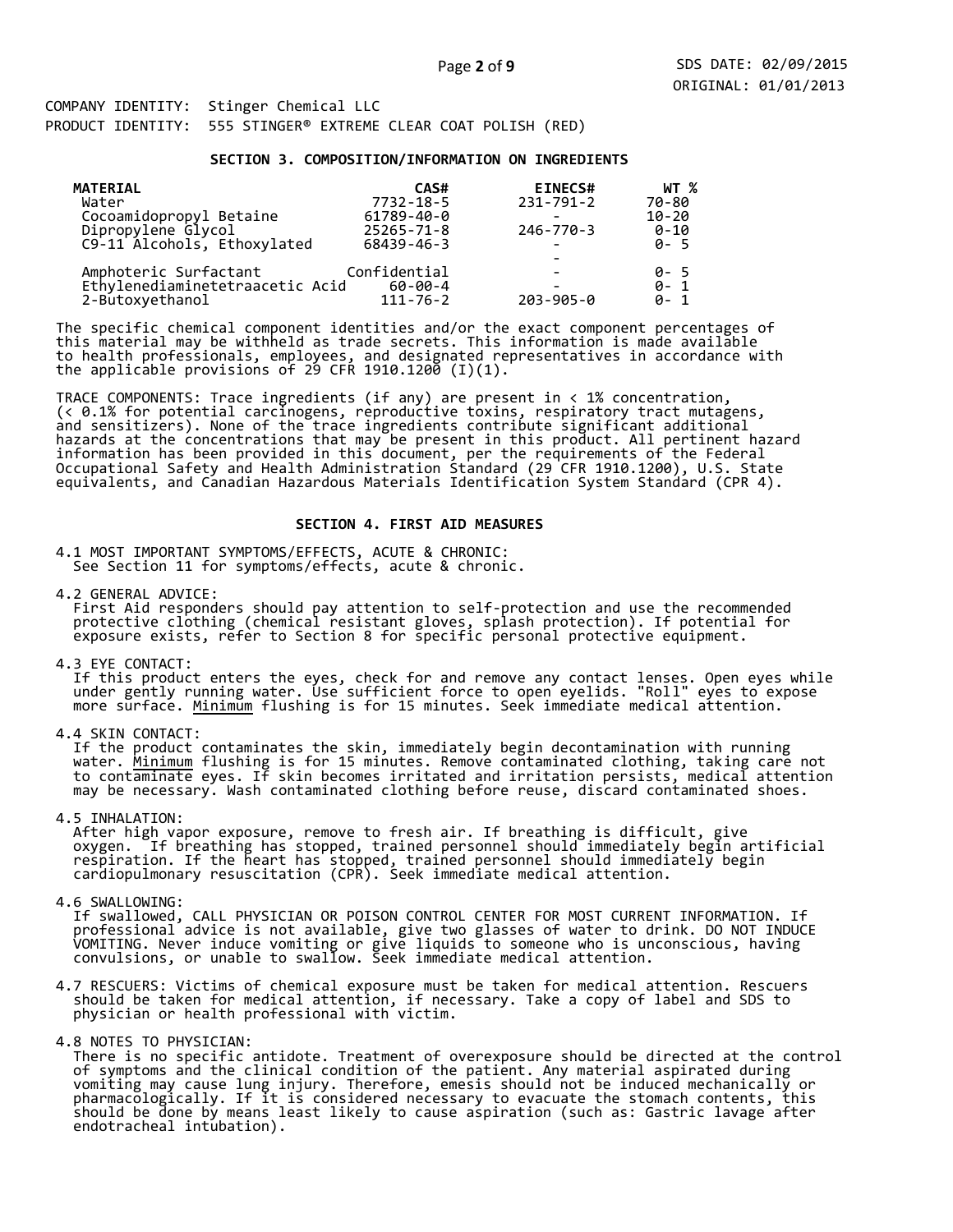## **SECTION 5. FIRE FIGHTING MEASURES**

- 5.1 FIRE & EXPLOSION PREVENTIVE MEASURES: NO open flames. Above flash point, use a closed system, ventilation,
- 5.2 SUITABLE (& UNSUITABLE) EXTINGUISHING MEDIA: Use dry powder, alcohol-resistant foam, water spray, carbon dioxide.
- 5.3 SPECIAL PROTECTIVE EQUIPMENT & PRECAUTIONS FOR FIRE FIGHTERS: Water spray may be ineffective on fire but can protect fire-fighters & cool closed containers. Use fog nozzles if water is used. Do not enter confined fire-space without full bunker gear. (Helmet with face shield, bunker coats, gloves & rubber boots).

5.4 SPECIFIC HAZARDS OF CHEMICAL & HAZARDOUS COMBUSTION PRODUCTS: SLIGHTLY COMBUSTIBLE! Isolate from oxidizers, heat, & open flame. Closed containers may explode if exposed to extreme heat. Applying to hot surfaces requires special precautions. Continue all label precautions!

## **SECTION 6. ACCIDENTAL RELEASE MEASURES**

- 6.1 SPILL AND LEAK RESPONSE AND ENVIRONMENTAL PRECAUTIONS: Uncontrolled releases should be responded to by trained personnel using pre-planned procedures. No action shall be taken involving personal risk without suitable training. Keep unnecessary and unprotected personnel from entering spill area. Do not touch or walk through material. Avoid breathing vapor or mist. Provide adequate ventilation. Proper protective equipment should be used. In case of a spill, clear the affected area, protect people, and respond with trained personnel. ELIMINATE all ignition sources (no smoking, flares, sparks, or flames in immediate area).
- 6.2 PERSONAL PRECAUTIONS, PROTECTIVE EQUIPMENT, EMERGENCY PROCEDURES: The proper personal protective equipment for incidental releases (such as: 1 Liter of the product released in a well-ventilated area), use impermeable gloves, they should be Level B: **triple-gloves (rubber gloves and nitrile gloves over latex gloves), chemical resistant suit and boots, hard-hat, and Self-Contained Breathing Apparatus** specific for the material handled, goggles, face shield, and appropriate body protection. In the event of a large release, use impermeable gloves, specific for the material handled, chemically resistant suit and boots, and hard hat, and Self-Contained Breathing Apparatus or respirator.

 Personal protective equipment are required wherever engineering controls are not adequate or conditions for potential exposure exist. Select NIOSH/MSHA approved based on actual or potential airborne concentrations in accordance with latest OSHA and/or ANSI recommendations.

6.3 ENVIRONMENTAL PRECAUTIONS:

 Stop spill at source. Construct temporary dikes of dirt, sand, or any appropriate readily available material to prevent spreading of the material. Close or cap valves and/or block or plug hole in leaking container and transfer to another container. Keep from entering storm sewers and ditches which lead to waterways, and if necessary, call the local fire or police department for immediate emergency assistance.

6.4 METHODS AND MATERIAL FOR CONTAINMENT & CLEAN-UP: Absorb spilled liquid with polypads or other suitable absorbent materials. If necessary, neutralize using suitable buffering material, (acid with soda ash or base with phosphoric acid), and test area with litmus paper to confirm neutralization. Clean up with non-combustible absorbent (such as: sand, soil, and so on). Shovel up and place all spill residue in suitable containers. dispose of at an appropriate waste disposal facility according to current applicable laws and regulations and product characteristics at time of disposal (see Section 13 - Disposal Considerations).

6.5 NOTIFICATION PROCEDURES:

 In the event of a spill or accidental release, notify relevant authorities in accordance with all applicable regulations. US regulations require reporting release of this material to the environment which exceed the applicable reportable quantity or oil spills which could reach any waterway including intermittent dry creeks. The National Response Center can be reached at (800)424-8802.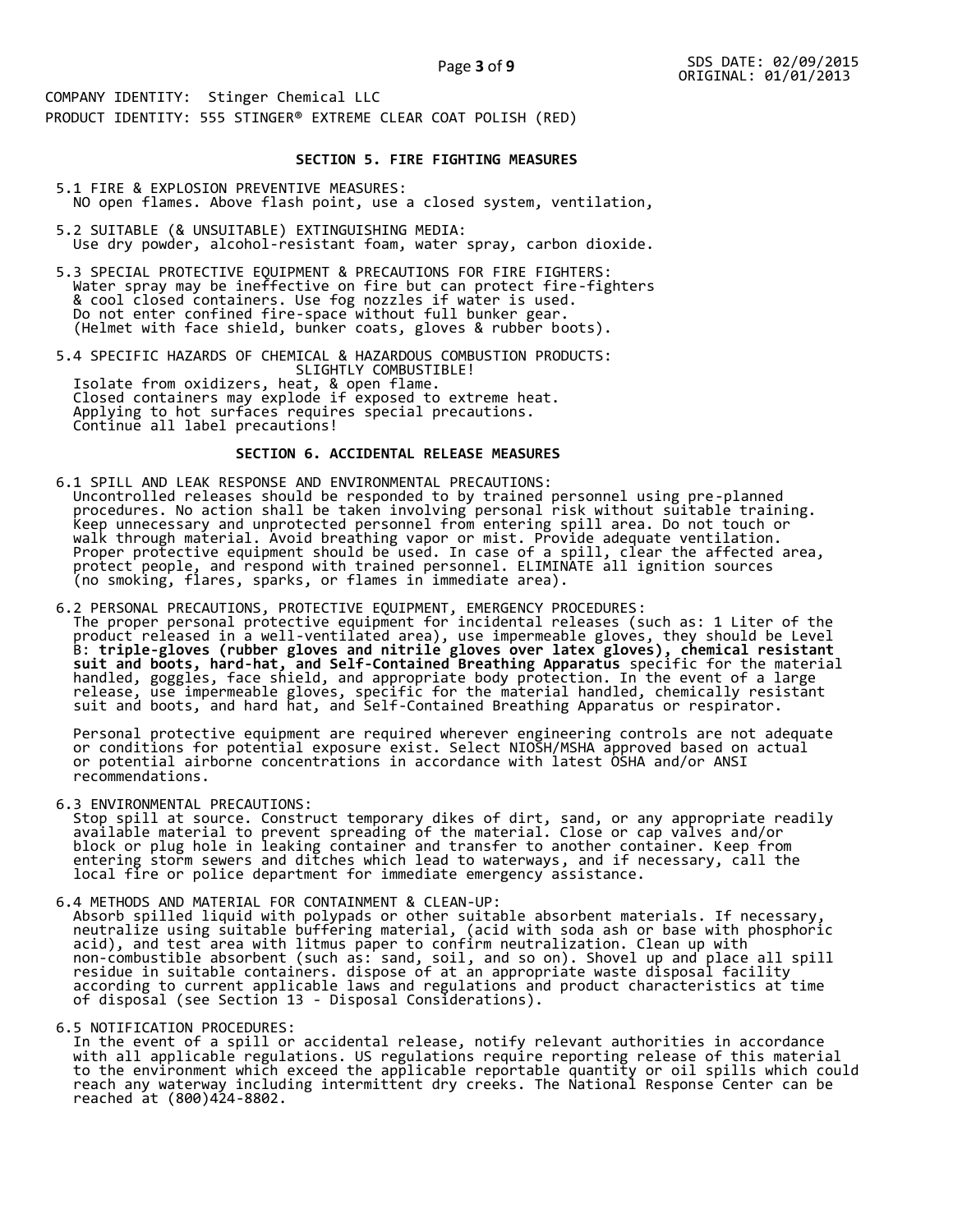## **SECTION 7. HANDLING AND STORAGE**

7.1 PRECAUTIONS FOR SAFE HANDLING: Isolate from oxidizers, heat, & open flame. Use only with adequate ventilation. Avoid or repeated breathing of vapor or spray mist. Do not get in eyes, on skin or clothing. Consult Safety Equipment Supplier. Wear goggles, face shield, gloves, apron & footwear impervious to material. Wash clothing before reuse. Avoid free fall of liquid. Ground containers when transferring. Do not flame cut, braze, or weld. Continue all label precautions!

7.2 CONDITIONS FOR SAFE STORAGE, INCLUDING ANY INCOMPATIBILITIES: Isolate from strong oxidants. Do not store above 49 C/120 F. Keep container tightly closed & upright when not in use to prevent leakage.

#### **SECTION 7. HANDLING AND STORAGE (CONTINUED)**

7.3 NONBULK: CONTAINERS:

 Store containers in a cool, dry location, away from direct sunlight, sources of intense heat, or where freezing is possible. Material should be stored in secondary containers or in a diked area, as appropriate. Store containers away from incompatible chemicals (see Section 10, Stability and Reactivity). Post warning and "NO SMOKING" signs in storage and use areas, as appropriate. Empty containers should be handled with care. Never store food, feed, or drinking water in containers which held this product.

7.4 BULK CONTAINERS:

 All tanks and pipelines which contain this material must be labeled. Perform routine maintenance on tanks or pipelines which contain this product. Report all leaks immediately to the proper personnel.

7.5 TANK CAR SHIPMENTS:

 Tank cars carrying this product should be loaded and unloaded in strict accordance with tank-car manufacturer's recommendation and all established on-site safety procedures. Appropriate personal protective equipment must be used (see Section 8, Engineering Controls and Personal Protective Equipment.). All loading and unloading equipment must be inspected, prior to each use. Loading and unloading operations must be attended, at all times. Tank cars must be level, brakes must be set or wheels must be locked or blocked prior to loading or unloading. Tank car (for loading) or storage tanks (for unloading) must be verified to be correct for receiving this product and be properly prepared, prior to starting the transfer operations. Hoses must be verified to be in the correct positions, before starting transfer operations. A sample (if required) must be taken and verified (if required) prior to starting transfer operations. All lines must be blown-down and purged before disconnecting them from the tank car or vessel.

7.6 PROTECTIVE PRACTICES DURING MAINTENANCE OF CONTAMINATED EQUIPMENT: Follow practices indicated in Section 6 (Accidental Release Measures). Make certain application equipment is locked and tagged-out safely. Always use this product in areas where adequate ventilation is provided. Collect all rinsates and dispose of according to applicable Federal, State, Provincial, or local procedures.

7.7 EMPTY CONTAINER WARNING:

 Empty containers may contain residue and can be dangerous. Do not attempt to refill or clean containers without proper instructions. Empty drums should be completely drained and safely stored until appropriately reconditioned or disposed. Empty containers should be taken for recycling, recovery, or disposal through suitably qualified or licensed contractor and in accordance with governmental regulations. **DO NOT PRESSURIZE, CUT, WELD, BRAZE, SOLDER, DRILL, GRIND, OR EXPOSE SUCH CONTAINERS TO HEAT, FLAME, SPARKS, STATIC ELECTRICITY, OR OTHER SOURCES OF IGNITION. THEY MAY BURST AND CAUSE INJURY OR DEATH.**

## **SECTION 8. EXPOSURE CONTROLS/PERSONAL PROTECTION**

| <b>8.1 EXPOSURE LIMITS:</b>        |                |                                                                                     |                      |             |
|------------------------------------|----------------|-------------------------------------------------------------------------------------|----------------------|-------------|
| MATERIAL                           | CAS#           | <b>EINECS#</b>                                                                      | TWA (OSHA)           | TLV (ACGIH) |
| Water                              | 7732-18-5      |                                                                                     | 231-791-2 None Known | None Known  |
| Cocoamidopropyl Betaine            | 61789-40-0     |                                                                                     | None Known           | None Known  |
| Dipropylene Glycol                 | 25265-71-8     |                                                                                     | 246-770-3 None Known | 25 ppm      |
| C9-11 Alcohols, Ethoxylated        | 68439-46-3     | $\sim$                                                                              | None Known           |             |
|                                    |                |                                                                                     |                      | None Known  |
| Amphoteric Surfactant Confidential |                | <b>Contract Contract</b>                                                            | None Known           | None Known  |
| Ethylenediaminetetraacetic Acid    | 60-00-4        | $\mathcal{L}^{\text{max}}_{\text{max}}$ and $\mathcal{L}^{\text{max}}_{\text{max}}$ | None Known           | None Known  |
| 2-Butoxyethanol                    | $111 - 76 - 2$ | 203-905-0                                                                           | 50 ppm S             | 20 ppm S    |

This product contains no EPA Hazardous Air Pollutants (HAP) in amounts  $> 0.1\%$ .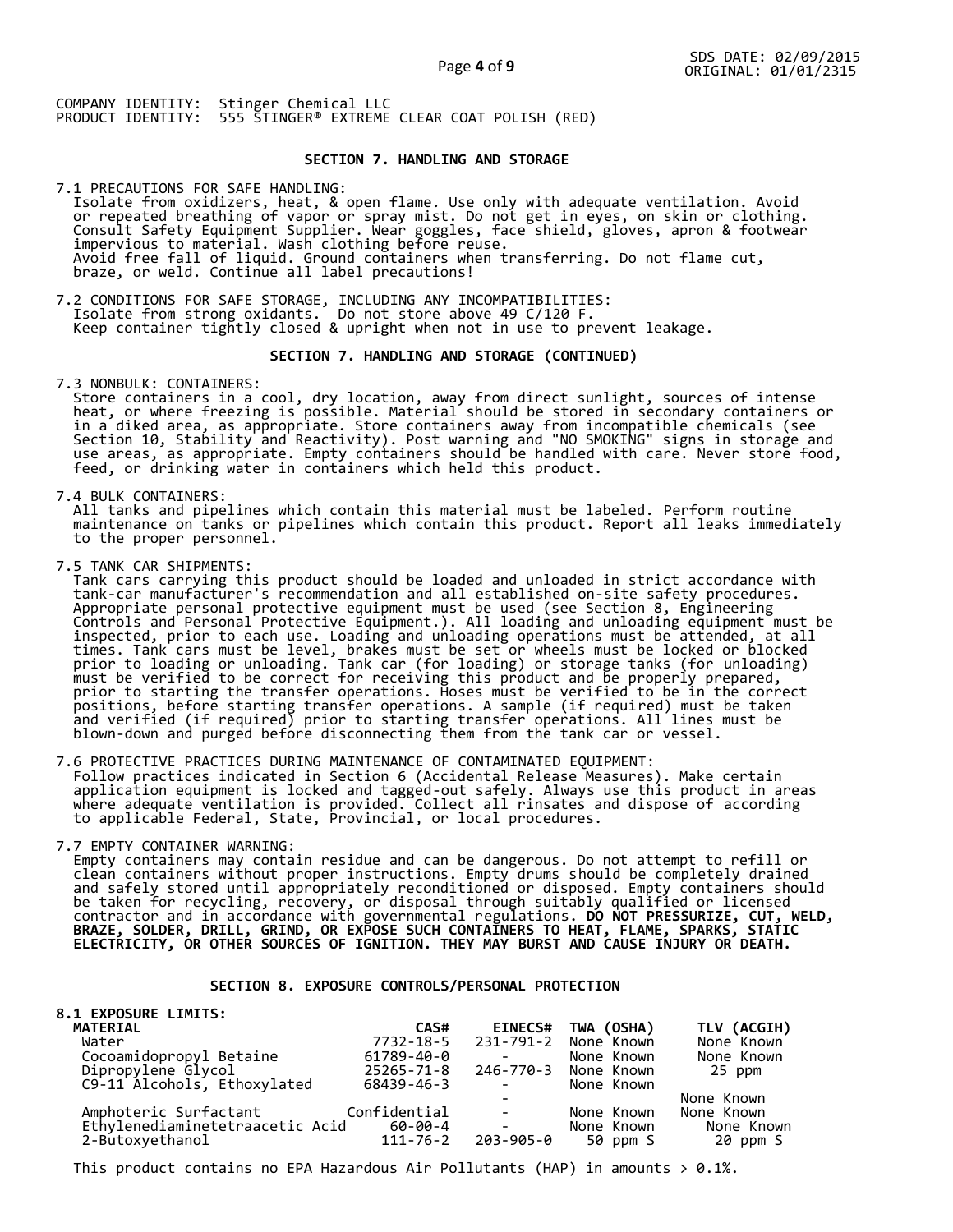## **SECTION 8. EXPOSURE CONTROLS/PERSONAL PROTECTION (CONTINUED)**

## **8.2 APPROPRIATE ENGINEERING CONTROLS:**

## RESPIRATORY EXPOSURE CONTROLS

 Airborne concentrations should be kept to lowest levels possible. If vapor, dust or mist is generated and the occupational exposure limit of the product, or any component of the product, is exceeded, use appropriate NIOSH or MSHA approved air purifying or air-supplied respirator authorized in 29 CFR 1910.134, European Standard EN 149, or applicable State regulations, after determining the airborne concentration of the contaminant. Air supplied respirators should always be worn when airborne concentration of the contaminant or oxygen content is unknown. Maintain airborne contaminant concentrations below exposure limits. If adequate ventilation is not available or there is potential for airborne exposure above the exposure limits, a respirator may be worn up to the respirator exposure limitations, check with respirator equipment manufacturer's recommendations/limitations. For particulates, a particulate respirator (NIOSH Type N95 or better filters) may be worn. If oil particles (such as: lubricants, cutting fluids, glycerine, and so on) are present, use a NIOSH Type R or P filter. For a higher level of protection, use positive pressure supplied air respiration protection or Self-Contained Breathing Apparatus or if oxygen levels are below 19.5% or are unknown.

 EMERGENCY OR PLANNED ENTRY INTO UNKNOWN CONCENTRATIONS OR IDLH CONDITIONS Positive pressure, full-face piece Self-Contained Breathing Apparatus; or positive pressure, full-face piece Self-Contained Breathing Apparatus with an auxilliary positive pressure Self-Contained Breathing Apparatus.

VENTILATION<br>LOCAL EXHAUST: LOCAL EXHAUST: Necessary MECHANICAL (GENERAL): Necessary SPECIAL: None OTHER: None Please refer to ACGIH document, "Industrial Ventilation, A Manual of Recommended Practices", most recent edition, for details.

## **8.3 INDIVIDUAL PROTECTION MEASURES, SUCH AS PERSONAL PROTECTIVE EQUIPMENT:**

#### EYE PROTECTION:

 Safety eyewear complying with an approved standard should be used when a risk assessment indicates this is necessary to avoid exposure to liquid splashes, mists or dusts. If contact is possible, chemical splash goggles should be worn, when a higher degree of protection is necessary, use splash goggles or safety glasses. Face-shields are recommended when the operation can generate splashes, sprays or mists.

#### HAND PROTECTION:

 Use gloves chemically resistant to this material. Glove must be inspected prior to use. Preferred examples: Butyl rubber, Chlorinated Polyethylene, Polyethylene, Ethyl vinyl alcohol laminate ("EVAL"), Polyvinyl alcohol ("PVA"). Examples of acceptable glove barrier materials include: Natural rubber ("latex"), Neoprene, Nitrile/butadiene rubber ("nitrile") or ("NBR"), Polyvinyl chloride ("PVC") or "vinyl"), Viton. Chemical-resistant, impervious gloves complying with an approved standard should be worn at all times when handling chemical products if a risk assessment indicates this is necessary. Considering the parameters specified by the glove manufacturer, check during use that the gloves are still retaining their protective properties. It should be noted that the time to breakthrough for any glove material may be different for different glove manufacturers. In the case of mixtures, consisting of several substances, the protection time of the gloves cannot be accurately estimated. Use proper glove removal technique (without touching glove's outer surface) to avoid skin contact with this product. Dispose of contaminated gloves after use in accordance with applicable laws and good practices. Wash and dry hands.

#### BODY PROTECTION:

 Use body protection appropriate for task. Cover-all, rubber aprons, or chemical protective clothing made from impervious materials are generally acceptable, depending on the task.

#### WORK & HYGIENIC PRACTICES:

 Wash hands, forearms and face thoroughly after handling chemical products, before eating, smoking and using toilet facilities and at the end of the working period. Provide readily accessible eye wash stations & safety showers. Remove clothing that becomes contaminated. Destroy contaminated leather articles. Launder or discard contaminated clothing.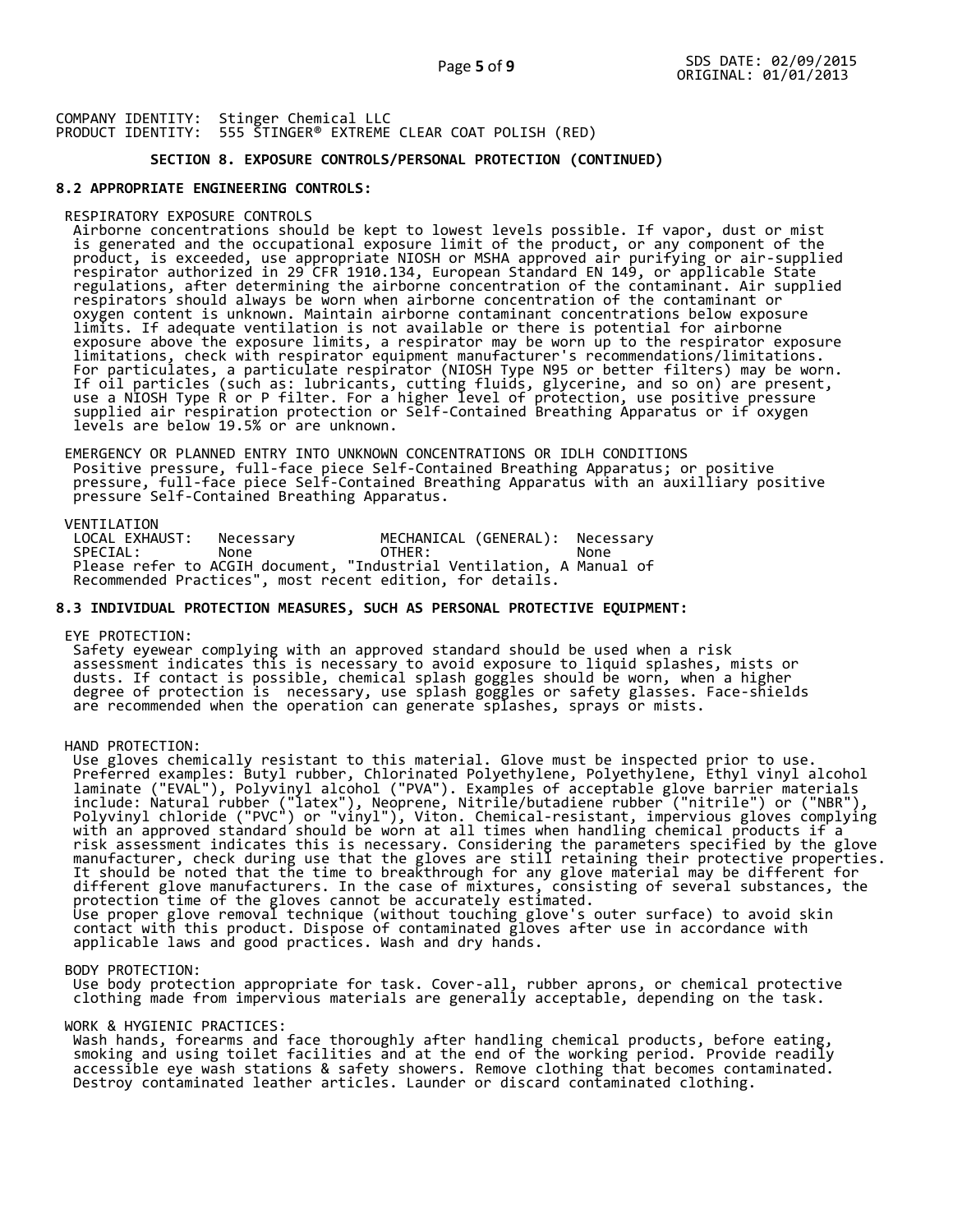## **SECTION 9. PHYSICAL & CHEMICAL PROPERTIES**

| APPEARANCE:                                                                          | Liquid, RED                                   |
|--------------------------------------------------------------------------------------|-----------------------------------------------|
| ODOR:                                                                                | <b>CHERRY</b>                                 |
| ODOR THRESHOLD:                                                                      | Not Available                                 |
| pH (Neutrality):                                                                     | ~8                                            |
| MELTING POINT/FREEZING POINT:                                                        | Not Available / $17^{\circ}$ F/ -8.3 C        |
| BOILING RANGE (IBP, 50%, Dry Point):                                                 | 105 105 231* C / 222 222 448* F (*=End Point) |
| FLASH POINT (TÈST METHOD):                                                           |                                               |
| EVAPORATION RATE (n-Butyl Acetate=1):                                                | Not Applicable                                |
| FLAMMABILITY CLASSIFICATION:                                                         | Class III-B                                   |
|                                                                                      | 1.1 (Lowest Component)                        |
| LOWER FLAMMABLE LIMIT IN AIR (% by vol):<br>UPPER FLAMMABLE LIMIT IN AIR (% by vol): | Not Available                                 |
| VAPOR PRESSURE (mm of Hg)@20 C                                                       | 17.3                                          |
| VAPOR DENSITY (air=1):                                                               | 0.719                                         |
| GRAVITY @ 68/68 F / 20/20 C:                                                         |                                               |
| DENSITY:                                                                             | 1.082                                         |
| SPECIFIC GRAVITY (Water=1):                                                          | 1.08                                          |
| POUNDS/GALLON:                                                                       | 9.05                                          |
| WATER SOLUBILITY:                                                                    | Appreciable                                   |
| PARTITION COEFFICIENT (n-Octane/Water):                                              | Not Available                                 |
| AUTO IGNITION TEMPERATURE:                                                           | 371 C / 700 F                                 |
| DECOMPOSITION TEMPERATURE:                                                           | Not Available                                 |
| TOTAL VOC'S (TVOC)*:                                                                 | 1.0 Vol% / 9.0 g/L / .0 Lbs/Gal               |
| NONEXEMPT VOC'S (CVOC)*:                                                             | 1.0 Vol% / 9.0 g/L / .0 Lbs/Gal               |
| HAZARDOUS AIR POLLUTANTS (HAPS):                                                     | 0.0 Wt% /0.0 g/L / 0.000 Lbs/Gal              |
| NONEXEMPT VOC PARTIAL PRESSURE (mm of Hg @ 20 C)                                     | 0.0                                           |
| VISCOSITY @ 20 C (ASTM D445):                                                        | Not Available                                 |
| * Using CARB (California Air Resources Board Rules).                                 |                                               |
|                                                                                      |                                               |

## **SECTION 10. STABILITY & REACTIVITY**

10.1 REACTIVITY & CHEMICAL STABILITY: Stable under normal conditions, no hazardous reactions when kept from incompatibles.

10.2 POSSIBILITY OF HAZARDOUS REACTIONS & CONDITIONS TO AVOID: Isolate from oxidizers, heat, & open flame.

10.3 INCOMPATIBLE MATERIALS: Reacts with strong oxidants, causing fire & explosion hazard.

10.4 HAZARDOUS DECOMPOSITION PRODUCTS: Carbon Monoxide, Carbon Dioxide from burning.

10.5 HAZARDOUS POLYMERIZATION: Will not occur.

# **SECTION 11. TOXICOLOGICAL INFORMATION**

## **11.1 ACUTE HAZARDS**

 11.11 EYE & SKIN CONTACT: Primary irritation to skin, defatting, dermatitis. Absorption thru skin increases exposure. Primary irritation to eyes, redness, tearing, blurred vision. Liquid can cause eye irritation. Wash thoroughly after handling.

 11.12 INHALATION: Anesthetic. Irritates respiratory tract. Acute overexposure can cause serious nervous system depression. Vapor harmful. Breathing vapor can cause irritation.

 11.13 SWALLOWING: Swallowing can cause abdominal irritation, nausea, vomiting & diarrhea.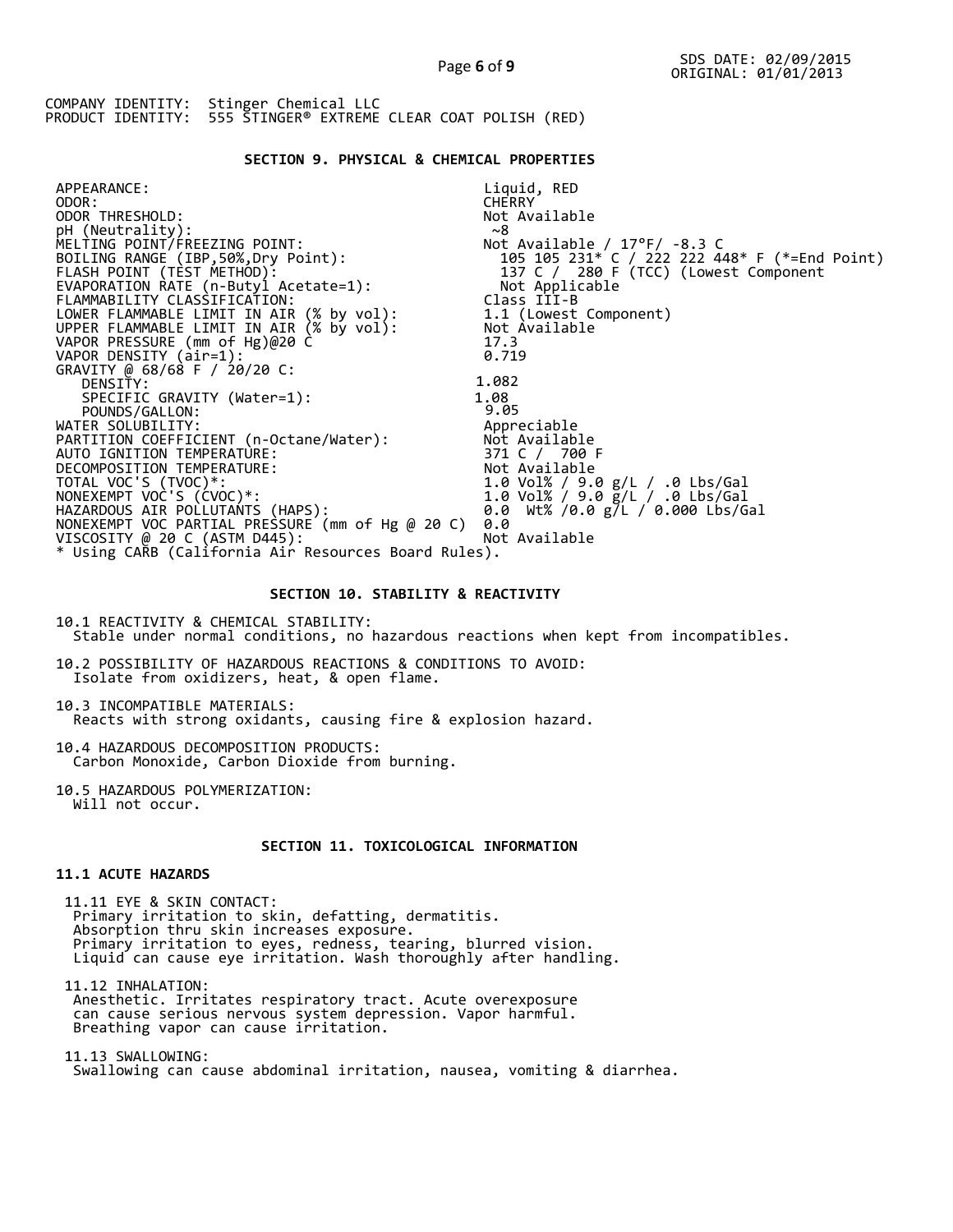## **SECTION 11. TOXICOLOGICAL INFORMATION (CONTINUED)**

## **11.2 SUBCHRONIC HAZARDS/CONDITIONS AGGRAVATED**

 MEDICAL CONDITIONS AGGRAVATED BY EXPOSURE: Pre-existing disorders of any target organs mentioned in this Document can be aggravated by over-exposure by routes of entry to components of this product. Persons with these disorders should avoid use of this product.

## **11.3 CHRONIC HAZARDS**

 11.31 CANCER, REPRODUCTIVE & OTHER CHRONIC HAZARDS: This product has no carcinogens listed by IARC, NTP, NIOSH, OSHA or ACGIH, as of this date, greater or equal to 0.1%.

11.32 TARGET ORGANS: May cause damage to target organs, based on animal data.

11.33 IRRITANCY: Irritating to contaminated tissue.

11.34 SENSITIZATION: No component is known as a sensitizer.

11.35 MUTAGENICITY: No known reports of mutagenic effects in humans.

11.36 EMBRYOTOXICITY: No known reports of embryotoxic effects in humans.

11.37 TERATOGENICITY: No known reports of teratogenic effects in humans.

11.38 REPRODUCTIVE TOXICITY: No known reports of reproductive effects in humans.

 A MUTAGEN is a chemical which causes permanent changes to genetic material (DNA) such that the changes will propagate across generational lines. An EMBRYOTOXIN is a chemical which causes damage to a developing embryo (such as: within the first 8 weeks of pregnancy in humans), but the damage does not propagate across generational lines. A TERATOGEN is a chemical which causes damage to a developing fetus, but the damage does not propagate across generational lines. A REPRODUCTIVE TOXIN is any substance which interferes in any way with the reproductive process.

## **11.4 MAMMALIAN TOXICITY INFORMATION**

| <b>MATERIAL</b>    | <b>CAS#</b> | <b>EINECS#</b> | LOWEST KNOWN LETHAL DOSE DATA |
|--------------------|-------------|----------------|-------------------------------|
|                    |             |                | LOWEST KNOWN LD50 (ORAL)      |
| Dipropylene Glycol | 25265-71-8  | $\sim$         | 14800.0 mg/kg(Rats)           |

## **SECTION 12. ECOLOGICAL INFORMATION**

## **12.1 ALL WORK PRACTICES MUST BE AIMED AT ELIMINATING ENVIRONMENTAL CONTAMINATION.**

12.2 EFFECT OF MATERIAL ON PLANTS AND ANIMALS: This product may be harmful or fatal to plant and animal life if released into the environment. Refer to Section 11 (Toxicological Information) for further data on the effects of this product's components on test animals.

12.3 EFFECT OF MATERIAL ON AQUATIC LIFE: The most sensitive known aquatic group to any component of this product is: Tidewater Silversides 1250 ppm or mg/L (96 hour exposure). Keep out of sewers and natural water supplies.

12.4 MOBILITY IN SOIL Mobility of this material has not been determined.

12.5 DEGRADABILITY This product is partially biodegradable.

12.6 ACCUMULATION Bioaccumulation of this product has not been determined.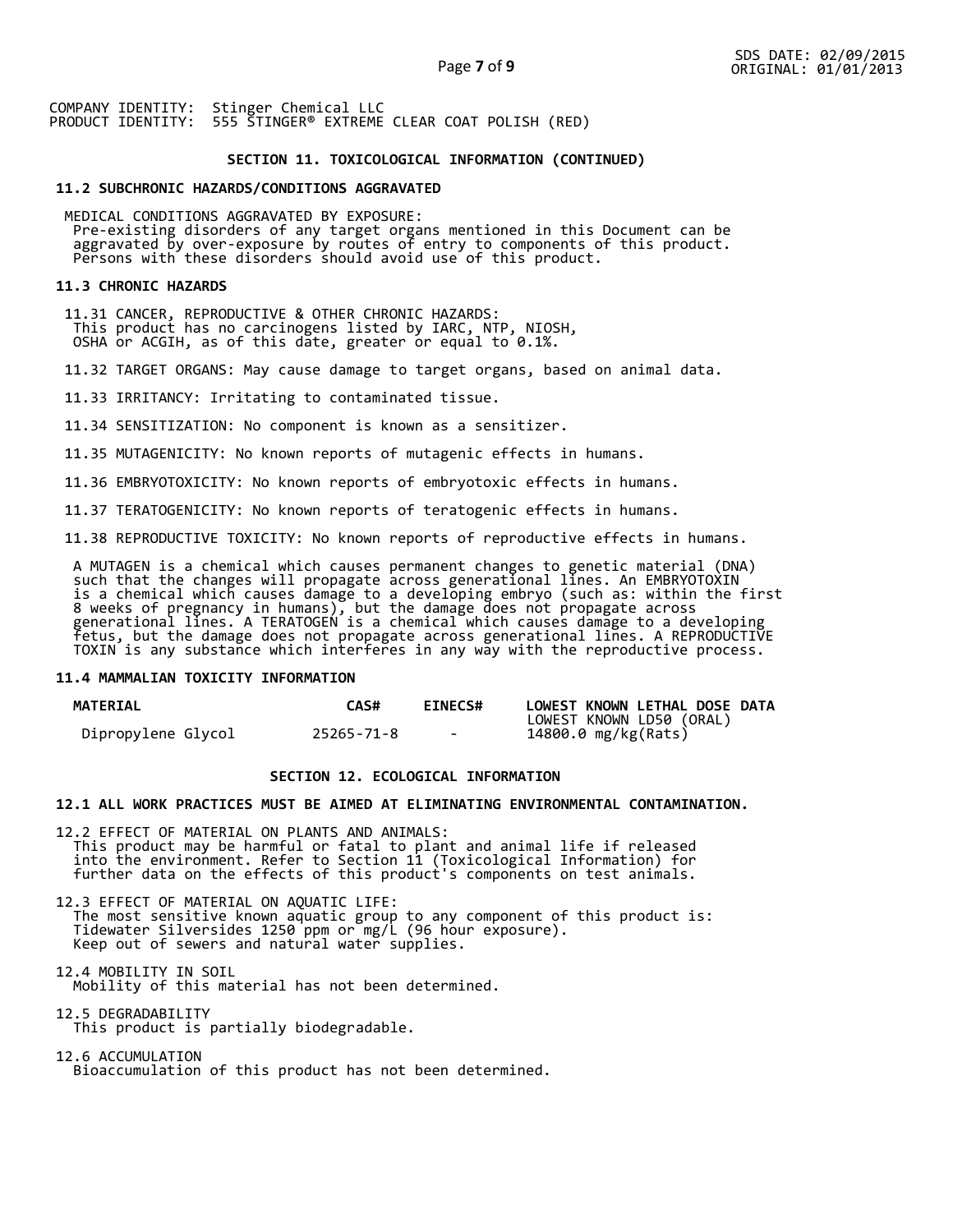## **SECTION 13. DISPOSAL CONSIDERATIONS**

The generation of waste should be avoided or minimized wherever possible. Dispose of surplus and non-recyclable products via a licensed waste disposal contractor. Waste should not be disposed of untreated to the sewer unless fully compliant with the requirements of all authorities with jurisdiction. Waste packaging should be recycled. Incineration or landfill should only be considered when recycling is not feasible. This material and its container must be disposed of in a safe way. Care should be taken when handling emptied containers that have not been cleaned or rinsed out. Empty containers and liners may retain some product residues. Vapor from some product residues may create a highly flammable or explosive atmosphere inside the container. **DO NOT PRESSURIZE, CUT, WELD, BRAZE, SOLDER, DRILL, GRIND, OR EXPOSE USED CONTAINERS TO HEAT, FLAME, SPARKS, STATIC ELECTRICITY, OR OTHER SOURCES OF IGNITION. THEY MAY BURST AND CAUSE INJURY OR DEATH.** Avoid dispersal of spilled material and runoff and contact with soil, waterways, drains and sewers. Processing, use or contamination may change the waste disposal requirements. Do not dispose of on land, in surface waters, or in storm drains. Waste should be recycled or disposed of in accordance with regulations. Large amounts should be collected for reuse or consigned to licensed hazardous waste haulers for disposal. **ALL DISPOSAL MUST BE IN ACCORDANCE WITH ALL FEDERAL, STATE, PROVINCIAL, AND LOCAL REGULATIONS. IF IN DOUBT, CONTACT PROPER AGENCIES.** 

## **SECTION 14. TRANSPORT INFORMATION**

MARINE POLLUTANT: No DOT/TDG SHIP NAME: Not Regulated DRUM LABEL:<br>IATA / ICAO:<br>IMO / IMDG: Not Regulated Not Regulated EMERGENCY RESPONSE GUIDEBOOK NUMBER: None

 **SECTION 15. REGULATORY INFORMATION** 

**15.1 EPA REGULATION: SARA SECTION 311/312 HAZARDS: Acute Health** 

All components of this product are on the TSCA list. SARA Title III Section 313 Supplier Notification This product contains the indicated <\*> toxic chemicals subject to the reporting requirements of Section 313 of the Emergency Planning & Community Right-To-Know Act of 1986 & of 40 CFR 372. This information must be included in all MSDSs that are copied and distributed for this material.

| SARA TITLE III INGREDIENTS                           | CAS# | <b>EINECS#</b> | WT% (REG.SECTION) RQ(LBS)                                           |              |
|------------------------------------------------------|------|----------------|---------------------------------------------------------------------|--------------|
| *Ethylenediaminetetraacetic Acid<br>*2-Butoxyethanol |      |                | $60-00-4$ - 0- 1 $(311,312,313)$<br>111-76-2 203-905-0 0- 1 $(313)$ | None<br>None |

#### **SECTION 15. REGULATORY INFORMATION (CONTINUED)**

## **15.2 STATE REGULATIONS:**

 CALIFORNIA SAFE DRINKING WATER & TOXIC ENFORCEMENT ACT (PROPOSITION 65): This product contains no chemicals known to the State of California to cause cancer or reproductive toxicity.

#### **15.3 INTERNATIONAL REGULATIONS**

 The identified components of this product are listed on the chemical inventories of the following countries: Australia (AICS), Canada (DSL or NDSL), China (IECSC), Europe (EINECS, ELINCS), Japan (METI/CSCL, MHLW/ISHL), South Korea (KECI), New Zealand (NZIoC), Philippines (PICCS), Switzerland (SWISS), Taiwan (NECSI), USA (TSCA).

## **15.4 CANADA: WORKPLACE HAZARDOUS MATERIALS INFORMATION SYSTEM (WHMIS)**  D2B: Irritating to skin / eyes.

 This product was classified using the hazard criteria of the Controlled Products Regulations (CPR). This Document contains all information required by the CPR.